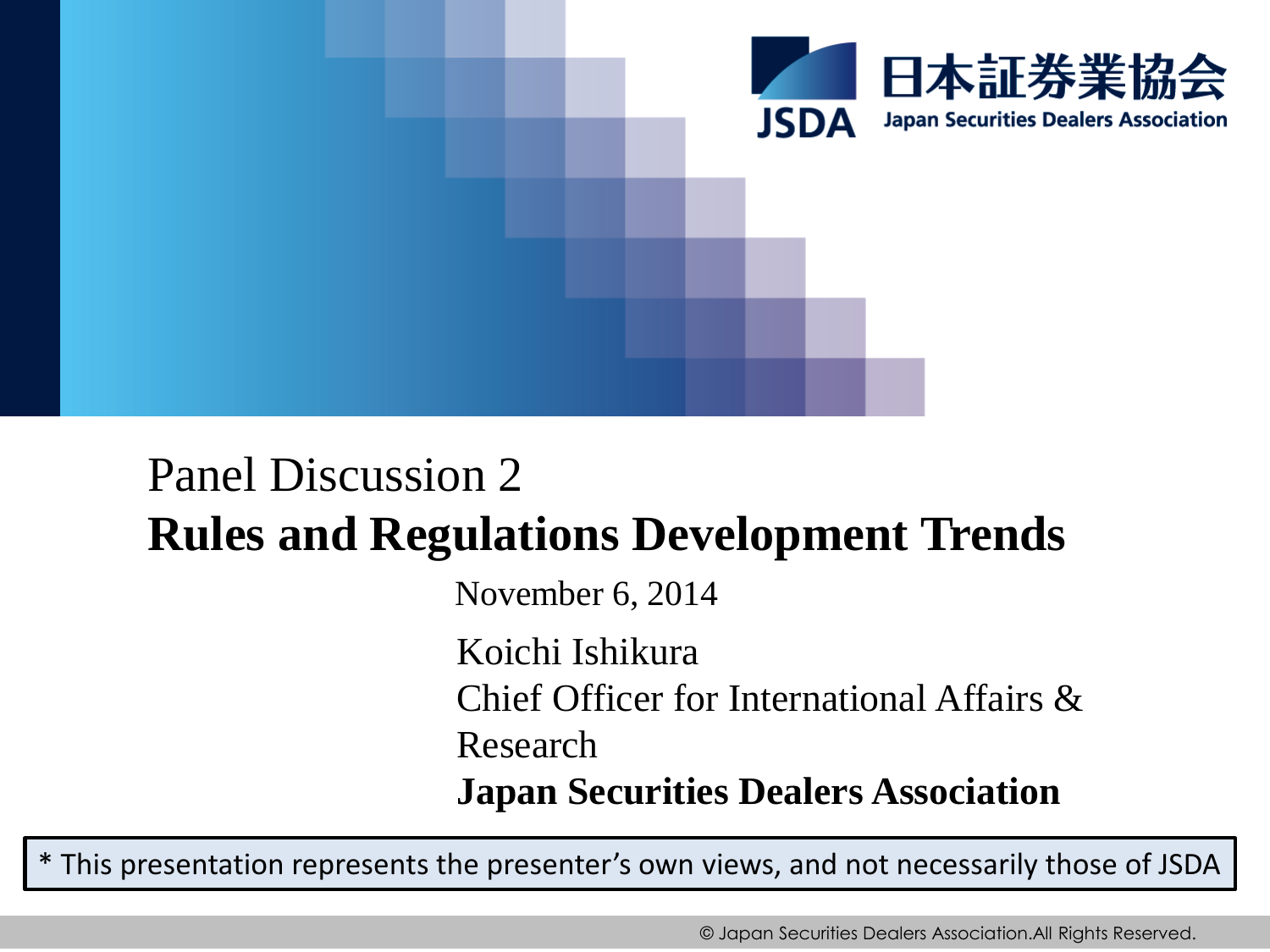

## Subsequent changes in capital market environment underscore:

a gradual shift from bank-lending to market-based financing

importance of market integrity and fairness to secure investor confidence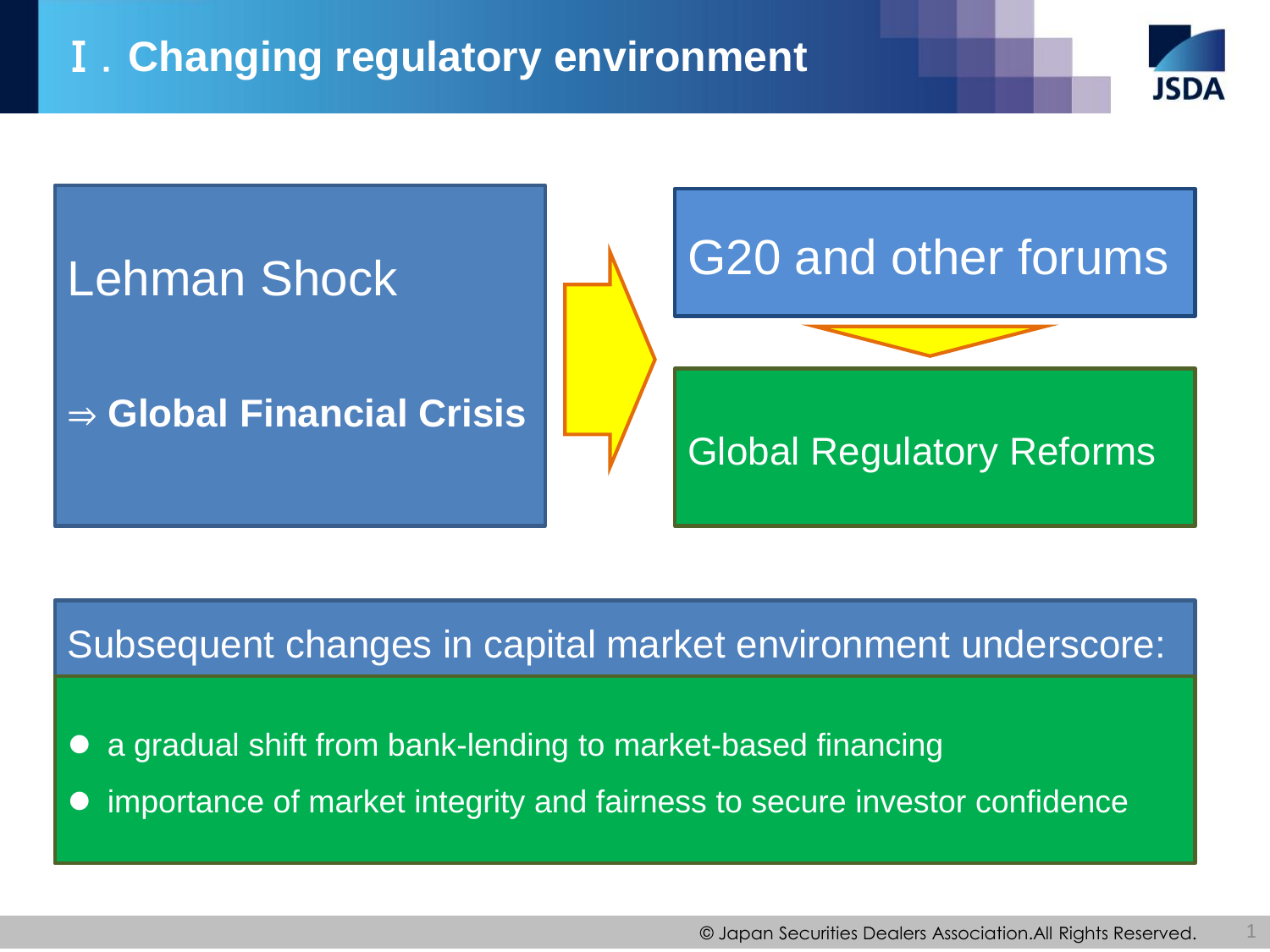## Ⅱ.**Major regulatory reform agenda**



- $\triangleright$  Curtailing excessive risks and ensuring proper risk management
	- Basel III (capital and liquidity requirements, leverage ratios, etc.)
- $\triangleright$  Detecting and preventing systemic risks
	- OTC derivatives (CCPs, margin requirement)
	- $-1$  FI
- $\triangleright$  Expanding regulations to cover unregulated entities and products
	- shadow banking, securitization, complex products
- Designating SIFIs to avoid "Too Big To Fail"
	- capital surcharge and resolution regimes
- $\triangleright$  Limiting business scope and size of banks
	- Volcker Rule, Ring-fencing
- $\triangleright$  Improving corporate governance
- $\triangleright$  Ensuring fairness and transparency in financial benchmarks (triggered by LIBOR incidents)

and More!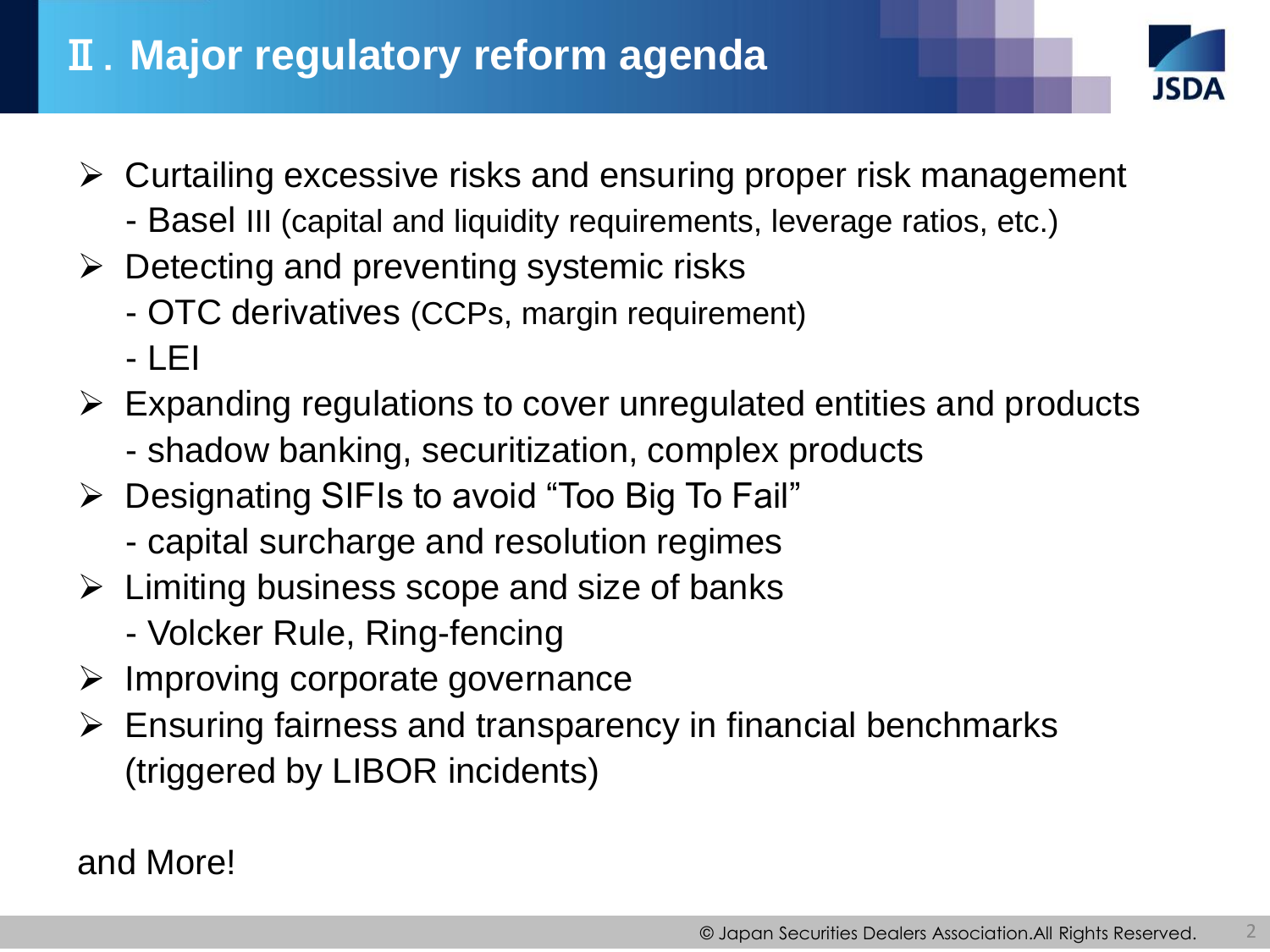

Principal goal of regulatory reforms:

 Establishment of robust financial system avoiding a recurrence of the Crisis

Challenges emerging during the reforms:

- $\triangleright$  Well-balanced regulation to avoid negative impact on markets and real economy
- Cross-border regulatory harmonization Issues like extraterritoriality emerging from difference in national regulators' approaches
	- ⇒ Establishment of IOSCO Task Force on Cross Border Regulation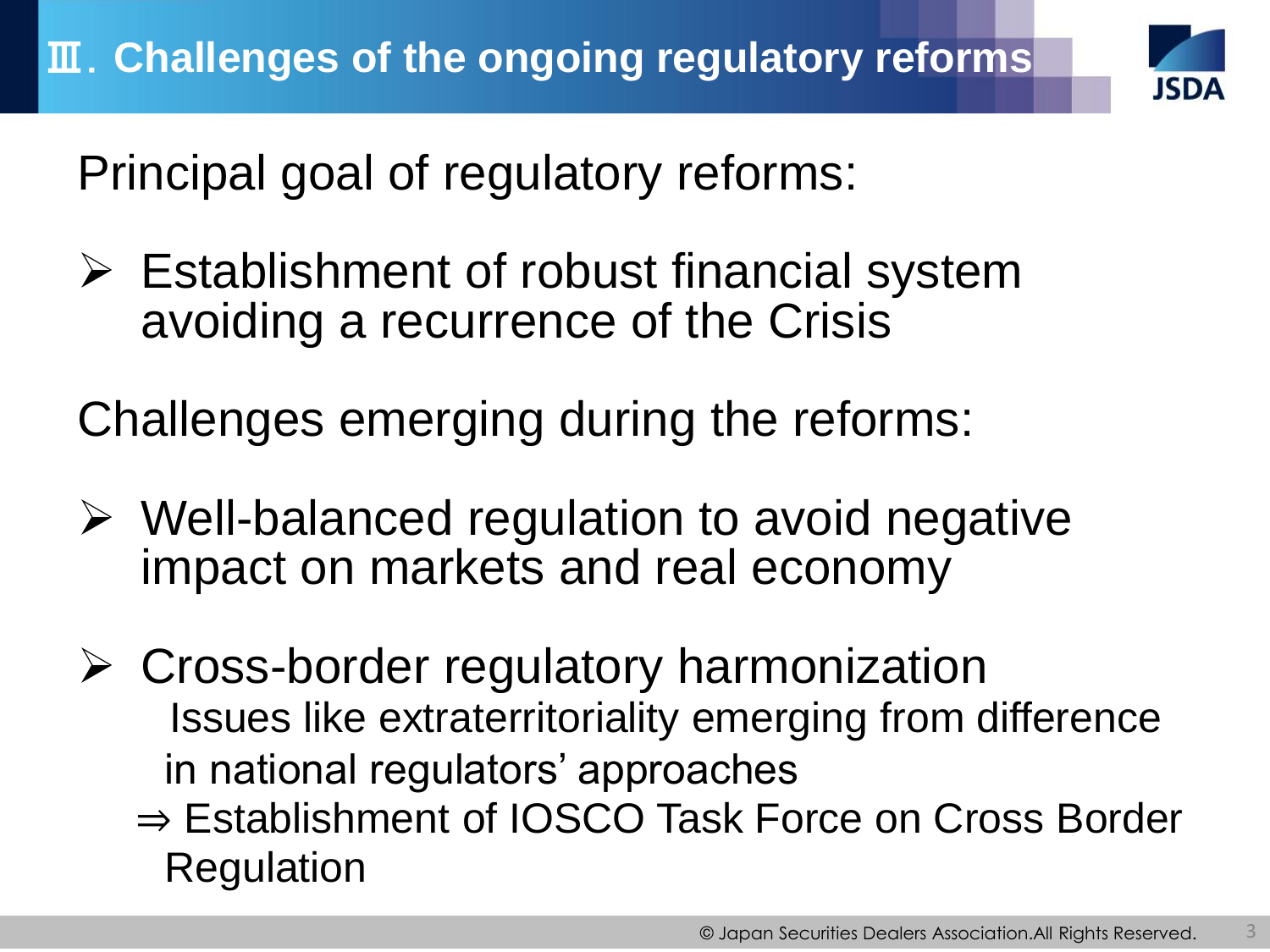

- $\triangleright$  Striking a balance between regulation and market development
	- $\Rightarrow$  Too stringent regulation may undermine the incentive to develop deep and liquid capital markets in Asian emerging markets
- $\triangleright$  Facilitating market-based financing to make up for decline in bank credit under tighter regulatory environment
	- $\Rightarrow$  In the changing regulatory environment, long-term financing for SMEs and infrastructure projects needs to be provided more through capital markets. This is particularly important for emerging growth economies in Asia.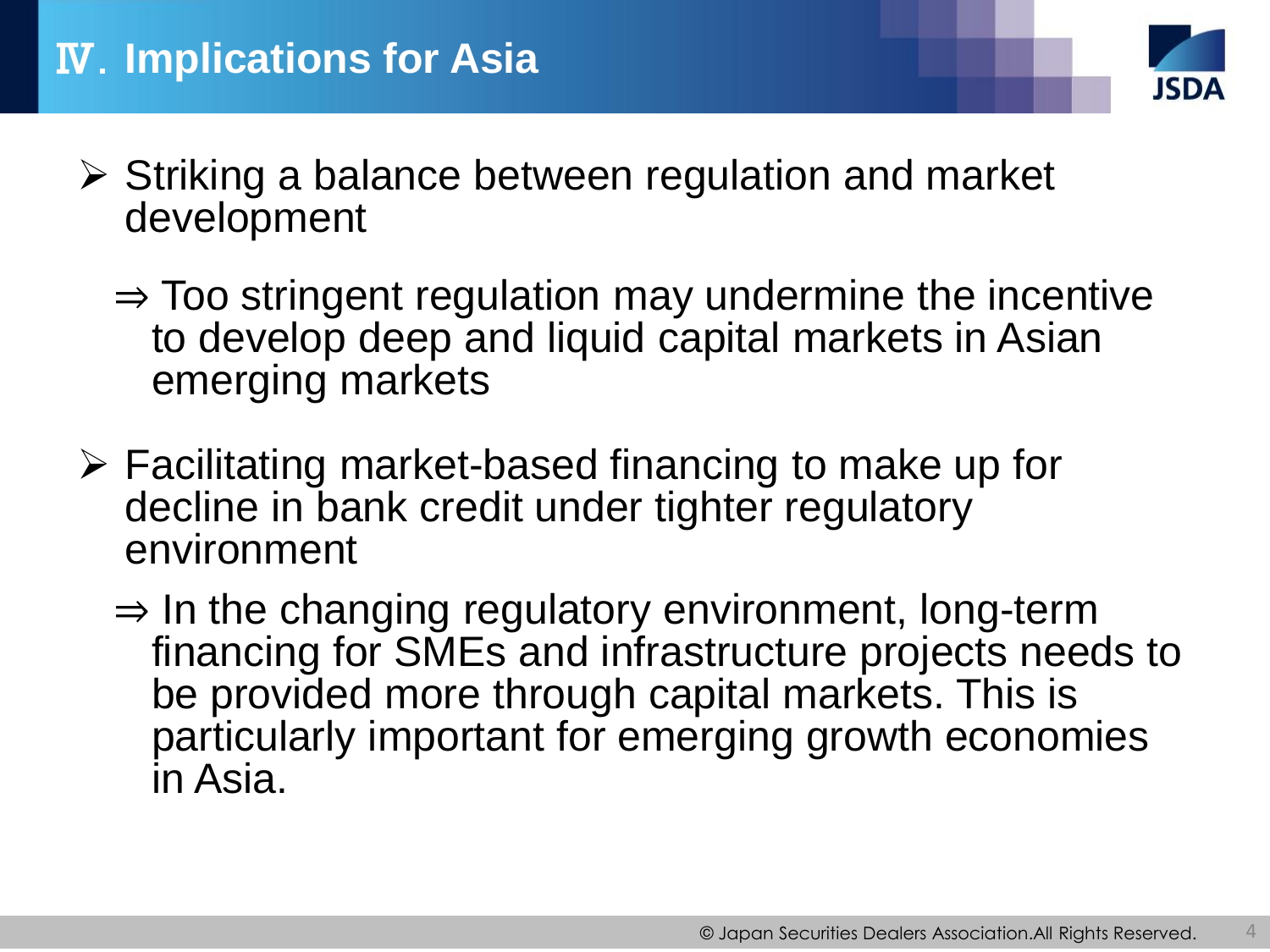

Japanese industry and government authorities:

- $\triangleright$  participated in the discussion at, and submitted comments to, international standard setters (G20, FSB, BCBS, IOSCO, etc.) making a case for the importance of well-balanced regulation, and
- $\triangleright$  provided comments to the US and European regulators pointing out concerns about extraterritoriality and recommending flexible application of substituted compliance and/or equivalence decisions to minimize the adverse impact on cross-border transactions caused by regulations that differ from one country to another.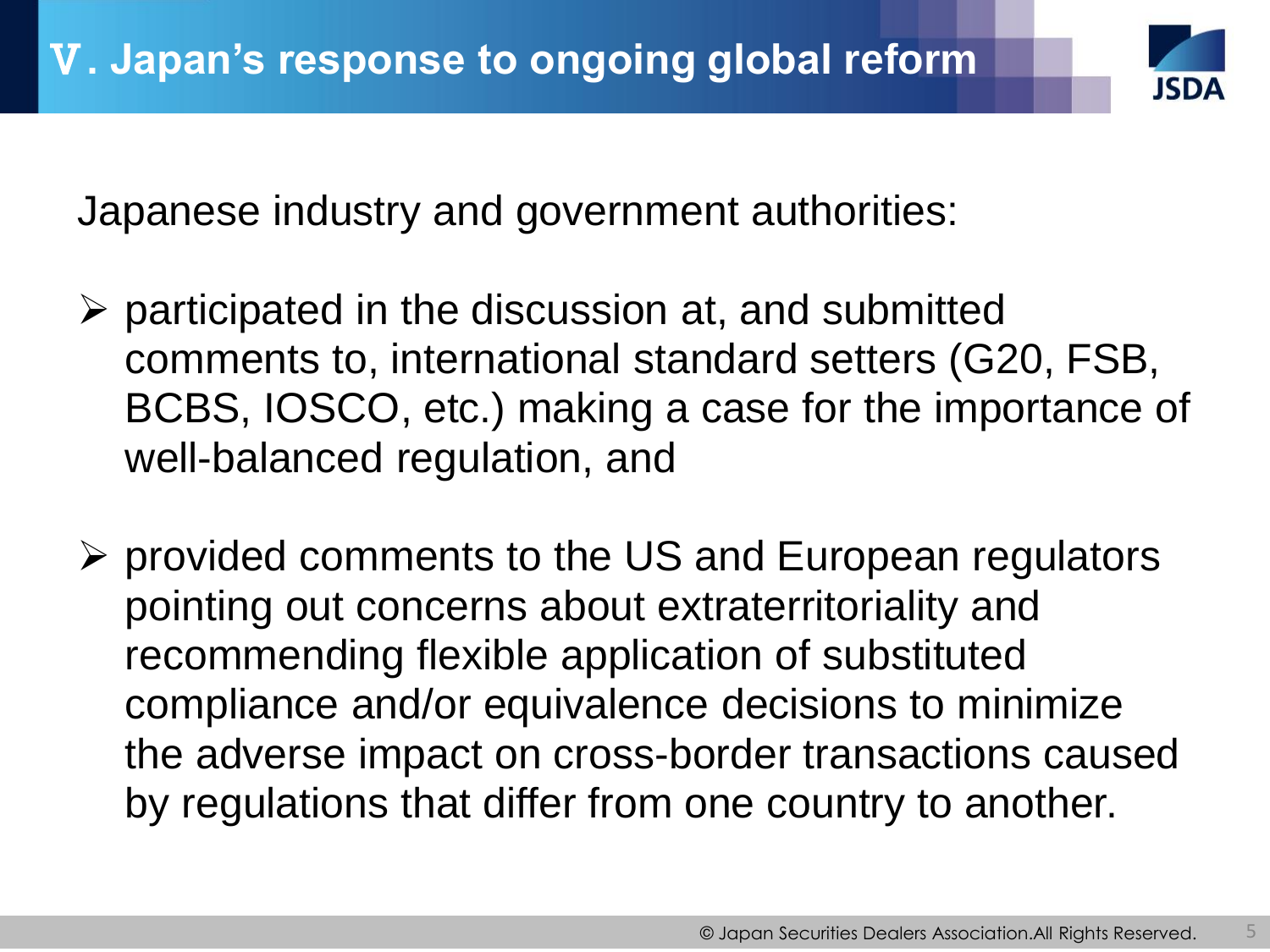

- 1. Main measures in line with global regulatory reform
	- $\triangleright$  FSA Notice amendment to comply with the Third Basel Capital Accord (implemented since Mar. 2013)
	- Revamp of OTC derivatives regulation including use of CCPs (enforced in Nov. 2012) and electronic trading platforms (to be enforced by Sep. 2015)
	- Establishment of LEI-LOU (implemented in Aug. 2014)
	- $\triangleright$  Self-regulatory rules to ensure traceability of securitized products (enforced in Jun. 2009)
	- Orderly failure resolution (bail-in bonds, halt of termination clauses of OTC derivatives, etc.) (enforced in Mar. 2014)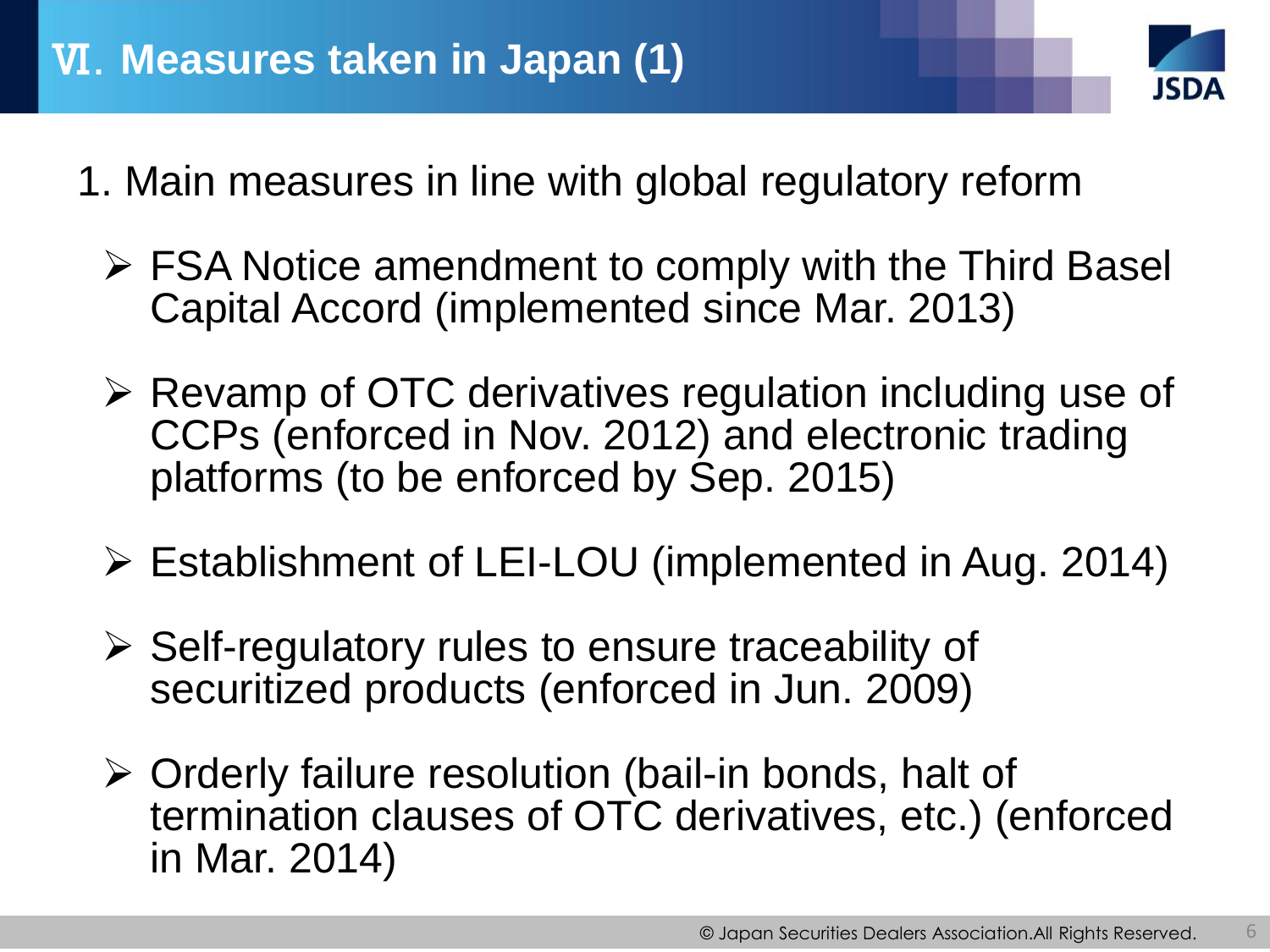

- 2. Responses to changes in capital market environment ⇒Facilitating provision of risk money
	- $\triangleright$  NISA (Japanese version of Individual Savings Account) (implemented in Jan. 2014)
	- $\triangleright$  Promoting financial literacy
	- $\triangleright$  Improving corporate governance
		- $\checkmark$  stewardship code
		- $\checkmark$  corporate governance code
		- $\checkmark$  independent outside directors
	- $\triangleright$  Setting up a regulatory framework for crowdfunding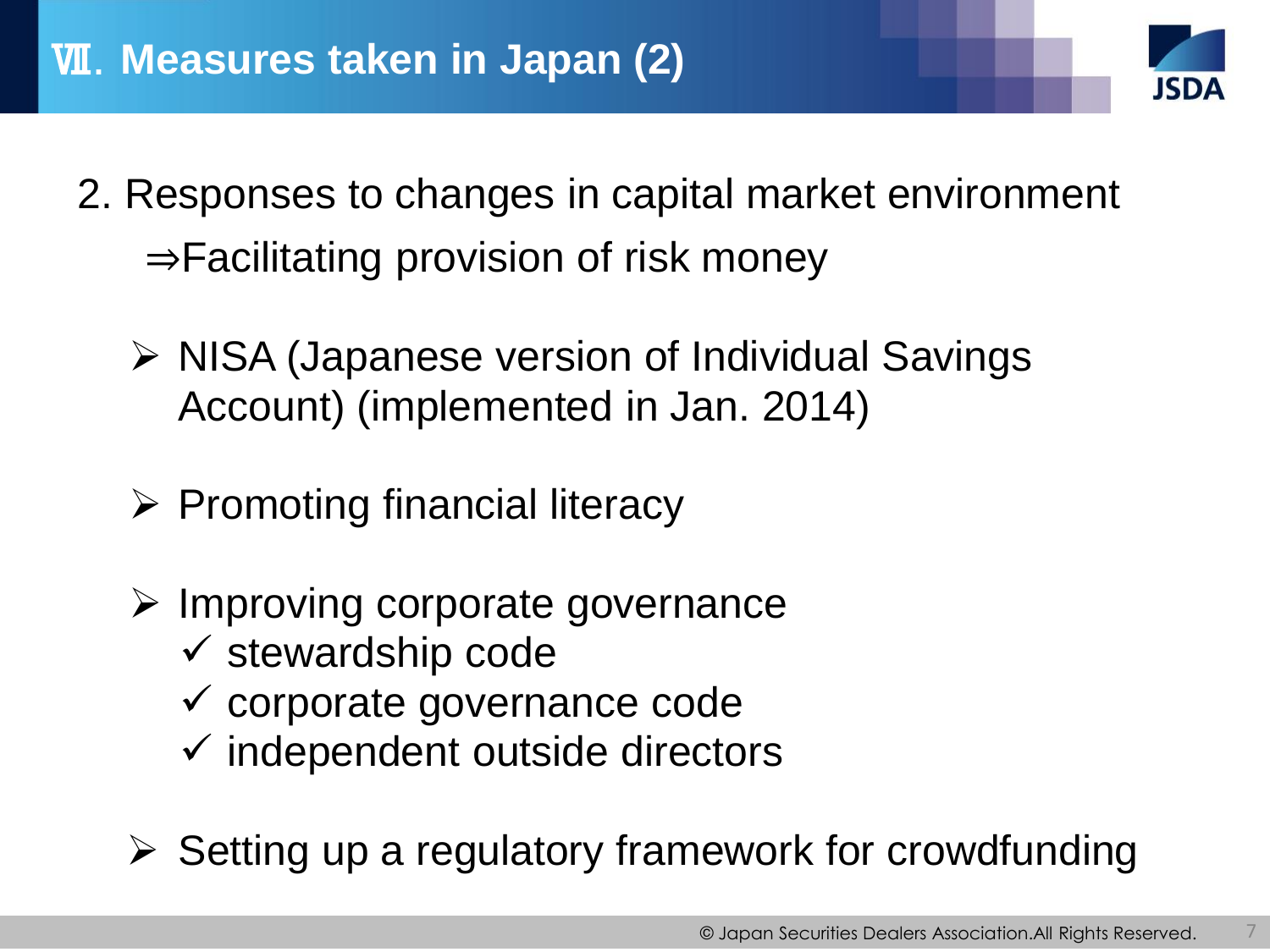Ⅷ.**Key processes to achieve well-balanced regulation (Japan's experience)** 



- $\triangleright$  Prior discussions with market stakeholders and investors
- $\triangleright$  Public consultation
- **≻ Regulatory Impact Analysis (RIA)**